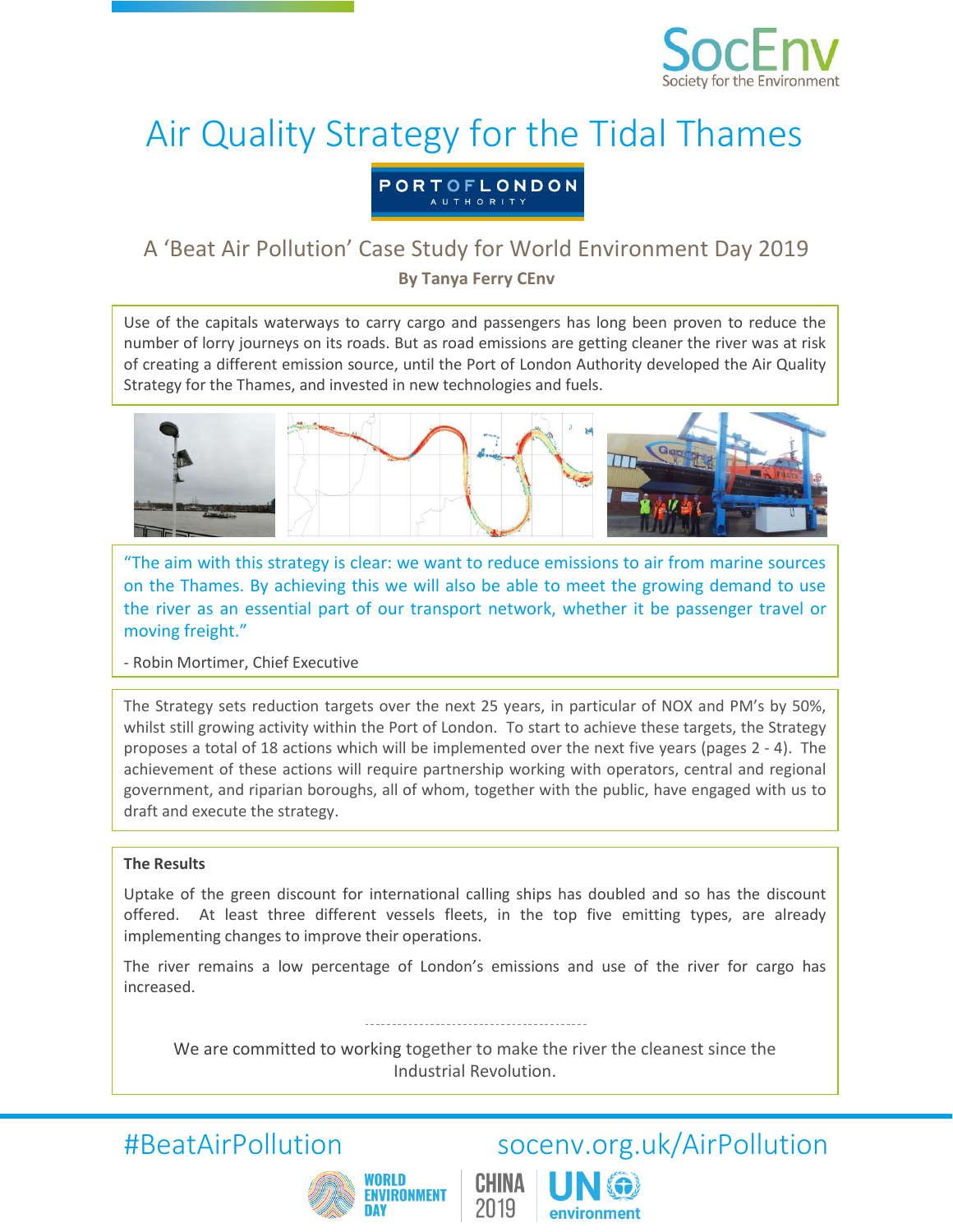### Further Information

### **Green Discount**

Vessels visiting the Port of London that can show that they go beyond regulatory environmental requirements are eligible for a discount on charges made by the Port of London. The discount is automatically applied to vessels registered under the Environmental Ships Index scheme with a score of 30, or above. This index scores individually on NOx, SOx, CO2 and provision of on shore power. The total score is 100. Worldwide use of this index created by ports for shipping operators provides a greater incentive for change.



#### **Action Plan**

*Standards*

- 1- Consideration of standards for improvement in inland fleet, for the inland vessels
- 2- Review and improve the green tariff (already reviewed in 2019 since 2017 implementation)

#### *Communication and Education*

- 3- Encourage freight on the river, including being more efficient with already moving vessels, i.e. last mile delivery and postage.
- 4- Providing guidance for developers and planners of the benefit of use of the river, while driving emission reductions
- 5- Guidance for inland fleet operators who don't necessarily have in house expertise or resources (Completed)

### *Technology/solution development*

- 6- Encouraging the installation of green infrastructure on sites using the PLA's river works licencing powers. (Implemented and running)
- 7- Identify and secure funding for R&D (linked to 8, 9, 10, 11, 12 and 17)
- 8- Host of environment technology EXPO to bring together inland fleet with technology providers to improve the market (September 2019)

## #BeatAirPollution socenv.org.uk/AirPollution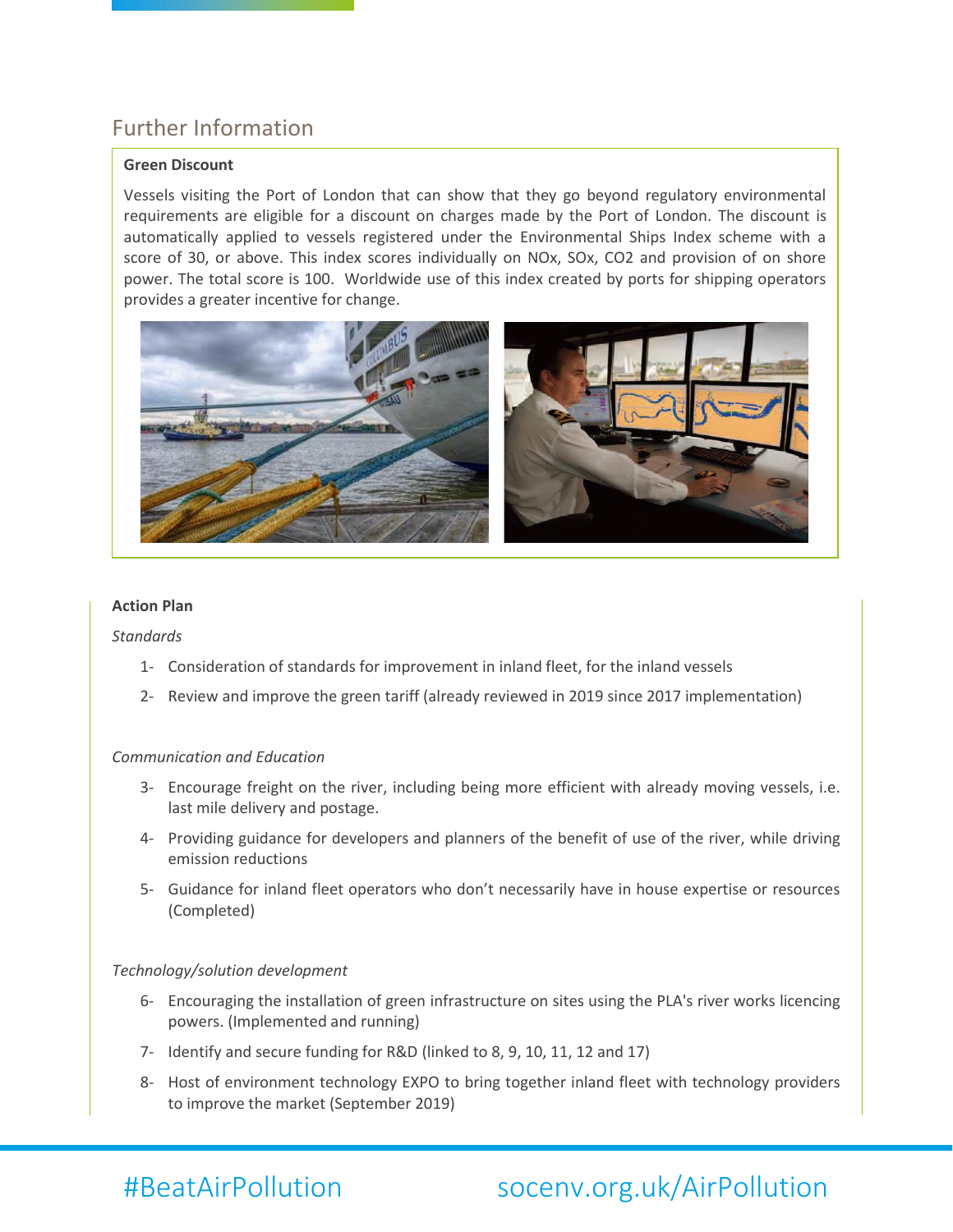- 9- Lessons learnt from trials, shared in a sensitive manner to help similar operators choose appropriate solutions due to their diversity, not one solution will fit all.
- 10- Retrofitting fleets, and promotion of the results (linked to 7 and 9)



- 11- NOx abatement project, previously based on funded project, now a complete replacement of engine with post combustion abatement. (underway and monitored by 7)
- 12- Cost benefit analysis the PLA has to make clear assessments as to based on the local or total need and its effectiveness to implement change



Figure 4.1.2: NO<sub>x</sub> emissions by ship type in 2016

- 13- Shoreside Feasibility at sites that the PLA does manage in order to evaluate the available power, possibility of the ships calling to plug in and the emissions saved as a result.
- 14- LNG and alternative fuel feasibility for their lifecycle contribution to reducing emissions, without increasing carbon or compromising safety.

## #BeatAirPollution socenv.org.uk/AirPollution